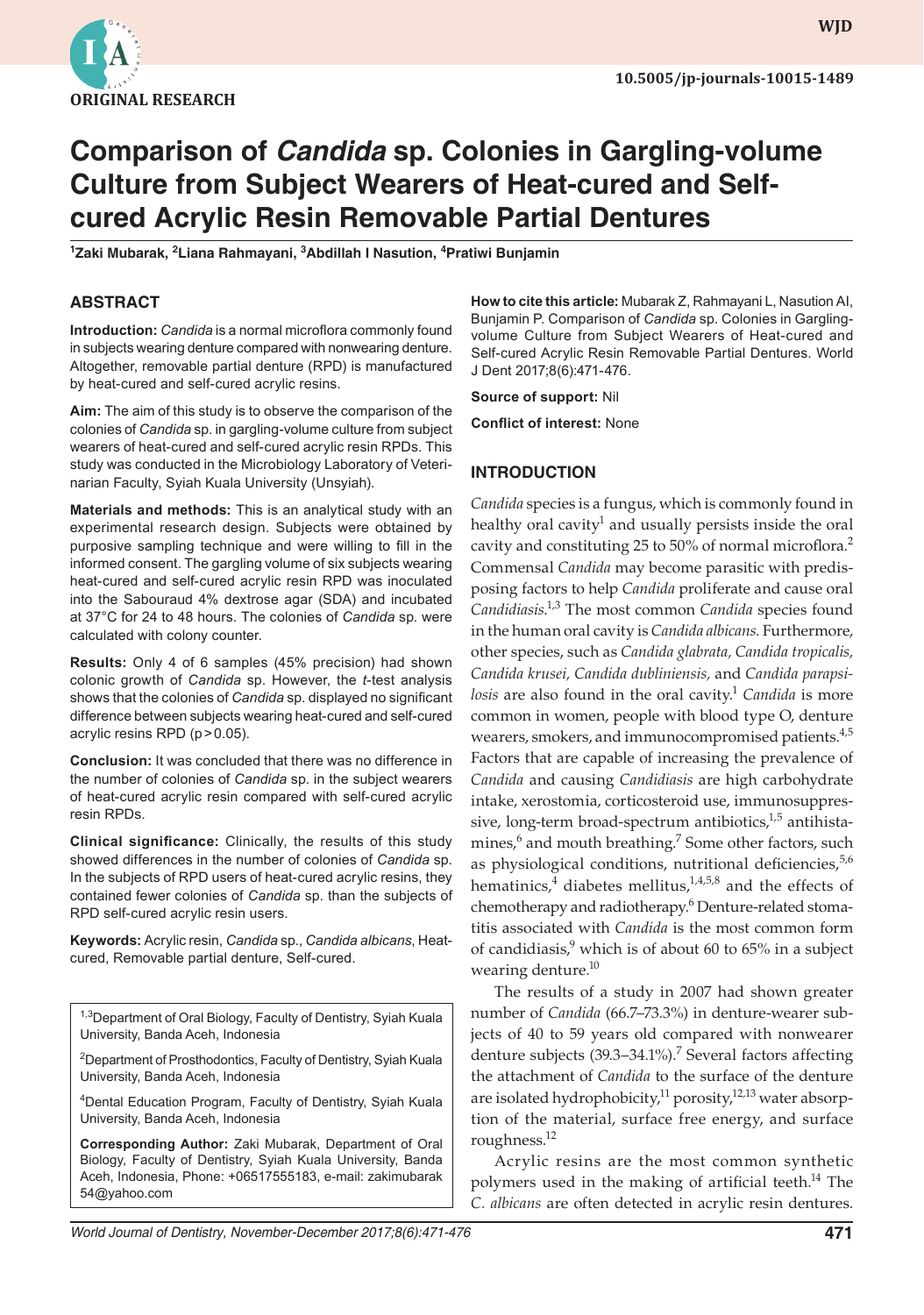The amount of *Candida* on the acrylic resin dentures varies by over 80%, and the contamination of the maxillary prosthesis is of 76%. The most commonly isolated species are *C. albicans* (78%), *C. glabrata* (44%), and *C. tropicalis* (19%).15 Another study had also mentioned that *Candida* adhesion is a complex multifactorial process because it depended on the host and characteristics of each *Candida*. 1

The most commonly used acrylic resins are heatcuring and self-curing resins.<sup>16</sup> The installation of acrylic removable partial dentures on dental worker (66.3%) was higher than to the dentists (33.7%) that described at a study in 2011. Dwi Andhira's research (2011) shows that fixed denture made by a dental worker does not meet the procedural requirements of making fixed denture because the denture looks like a removable denture but is glued to the tooth through a self-curing process. In the same year, another research showed the surface of the selfcured acrylic resin is more porous and rougher than the heat-cured acrylic resin.<sup>17</sup> A study in 2003 had found that residual monomers in self-cured acrylic resins were higher (up to 4.5%) than in heat-cured acrylic resins  $(2.2\%)$ .<sup>18</sup> In general, the fungus tends to stick to the self-cured acrylic resin rather than to the heat-cured acrylic resin.<sup>5</sup> *In vitro* study in 2011 also showed that *Candida* is less attached to heat-cured acrylic resins compared with self-cured acrylic resins.<sup>13</sup> Based on the above description, authors became interested in engaging in research to see the comparison of colonies of *Candida* sp. in gargling-volume culture from users of heat-cured and self-cured acrylic resins RPD.

# **MATERIALS AND METHODS**

The type of this research is analytic research, with experimental research design to compare *Candida* sp. colonies from gargle volume cultures of users of heatcured and self-cured acrylic resins RPD. The research was conducted at the Microbiology Laboratory of the Faculty of Veterinary Medicine of Syiah Kuala University, Indonesia. The population of this study was all partial denture users made by dental workers in Banda Aceh. The subjects of this study were users of heat-cured and self-cured acrylic resin RPDs. The subjects of the research were obtained by purposive sampling technique with certain considerations made by the researcher himself based on the characteristics or properties of the population that were formerly known. The sample was *Candida* sp. derived from oral specimens of subjects with RPD of heat-cured and self-cured acrylic resins. Based on the preresearch data for 3 days in six dental workers in Banda Aceh, there were 11 people wearing acrylic resin RPD, that included four heat-cured acrylic resin RPDs and seven self-cured acrylic resin RPDs. To acquire the minimum sample, this study used Slovin's formula, so that the minimum sample is 3.

#### **Inclusion Criteria**

The inclusion criteria were

- Subjects wearing RPDs of *heat-cured* and *self-cured* acrylic resin by dental worker in Banda Aceh.
- Subjects were in good health condition.
- Subjects had not shown any clinical signs of *Candida* infection.
- Duration of wearing RPD is more than 3 months and <1 year.
- Willing to be subjects of the research.

#### **Exclusion Criteria**

The exclusion criteria were

- Subjects who were smokers
- • Subjects who had been taking any medications (antibiotic, antifungal, corticosteroid, immunosuppressive, or antihistamine) within past 6 months

The tools and materials for the research included an informed consent sheet, questionnaire, sterile gloves, sterile mask, oral glass, measuring cup, plastic sterile container, cooling thermo, centrifugate (Kokusan H-9R), reaction tube, micropipet, paper, cotton, digital scales (Ohaus), Erlenmeyer (Duran), glass cup (Duran), hot plate stirrer and heater (Heidolph MR 3001 K), magnetic stirrer, Petri dish (9 cm diameter), glass spreader, object glass, autoclave (ALP), Spiritus, Ose, incubator (Memmert), refrigerators (Toshiba), colony counter (Suntex 570), microscopes (Olympus CX21), digital cameras (Sony), notebooks, and stationery. Materials included phosphate-buffered saline (PBS) sterile solution (0.01 M PBS solution, pH 7.2), SDA Germany Merck (Table 1), Gentamicin 0.1/100 mL, crystalline violet, Lugol and safranin, 96% alcohol, emerson oil, carbohydrate solution consisting of glucose, maltose, sucrose, lactose, and mannitol, and distilled water.

# **RESEARCH PROCEDURES**

This study was conducted in compatible subjects in accordance with inclusion and exclusion criteria and who were willing to participate in the study by signing the informed consent sheet and filling in the questionnaire. Furthermore, subjects were asked to rinse for 1 minute with 10 mL of sterile PBS (0.01 M PBS solution, pH 7.2) and the gargled specimen was filled in as much as possible into the sterile container. Samples are immediately stored

| Media composition: Peptone from casein | $5$ q/L  |
|----------------------------------------|----------|
| Peptone from meat                      | $5$ a/L  |
| $D(+)$ -glucose                        | 40 g/L   |
| Agar                                   | 15 $q/L$ |
|                                        |          |

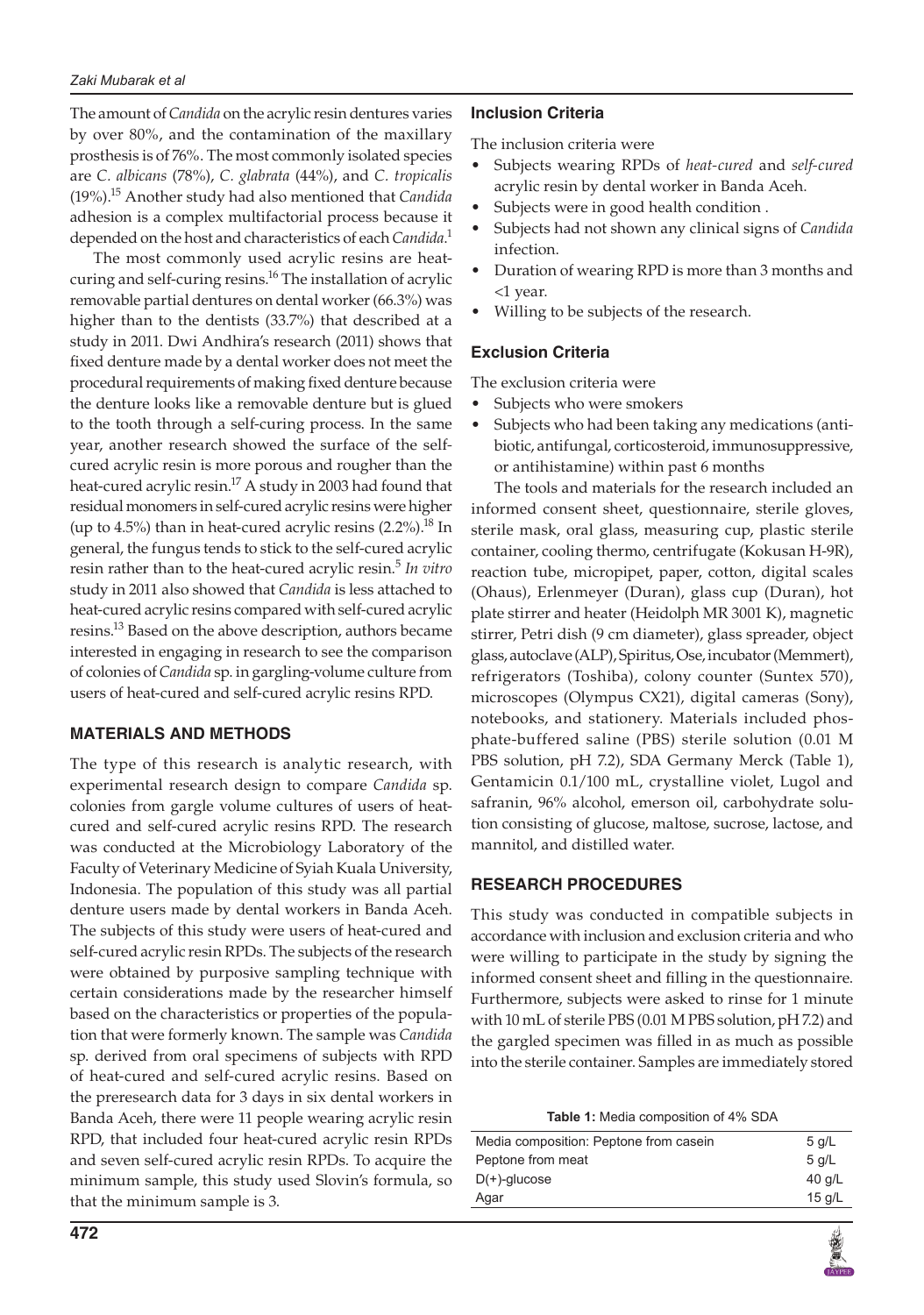

Fig. 1: Gram-staining procedure<sup>20</sup>

in a cooling thermos to be brought to a microbiology laboratory. The samples were then centrifuged at 3500 rpm at room temperature for 10 minutes to form supernatant and pellet. Supernatant was be removed and the pellet was taken. The pellet was then homogenized using 1 mL PBS.19 Erlenmeyer tube, test tube, magnetic stirrer, Petri dish, and ose were sterilized with autoclave at 121°C at 15 psi for 20 minutes.<sup>7</sup> Breeding on SDA media began from making SDA media first, and the cultured on SDA Media. Culture was done by inoculating 0.5 mL of the homogenized gargle volume on the SDA. Calculation of *Candida* colonies was done after the colony had grown. Each dish was counted using a colony counter and after that identification was done by Gram staining. The cells of the microorganisms that appeared dark blue/purple are called Gram-positive, while the red ones are called Gram-negative (Fig.  $1$ ).<sup>20</sup>

#### **Identification by Fermentation Test and Assimilation**

Cultures of 24 to 48 hours on solid medium are taken by ose, and then inoculated into each carbohydrate solution consisting of glucose, maltose, sucrose, lactose, and mannitol. Fermentation is considered positive when the medium color changes from purple to yellow and the formed gas trapped in the fermented tube/Durham tube. Fermentation is considered negative if there is no

**Table 2:** Characteristics of isolated *Candida* sp. from clinical specimen on fermentation media<sup>21</sup>

|                     | Fermentation |  |  |  |                                           |  |  |  |  |
|---------------------|--------------|--|--|--|-------------------------------------------|--|--|--|--|
| <b>Species</b>      |              |  |  |  | Glucose Maltose Sucrose Lactose Galactose |  |  |  |  |
| C. albicans         |              |  |  |  |                                           |  |  |  |  |
| C. tropicalis       |              |  |  |  |                                           |  |  |  |  |
| C. parapsilosis $+$ |              |  |  |  |                                           |  |  |  |  |
| C. krusei           |              |  |  |  |                                           |  |  |  |  |

discoloration on the media after 21 days. The determination of *Candida* species was done by matching the fermentation pattern formed with Table 2.<sup>21</sup>

Assimilation is considered positive when there is turbidity in the media and is considered negative if there is no turbidity or the solution remains clear after 21 days. In the test tube, the solution should remain clear until the last day of incubation. The determination of *Candida* species is done by matching the assimilation pattern formed with Table  $3.^{21}$ 

#### **Management and Data Analysis**

Data were collected through an experimental test at the Microbiology Laboratory of the Veterinary Faculty of Syiah Kuala University. Recording system is processed and analyzed by Statistical Package for the Social Sciences program to see the distribution of data in the form of tabulation and described. Statistical analysis was done using unpaired t-test.

**Table 3:** Characteristic of isolated *Candida* sp. from clinical specimen on assimilation media<sup>21</sup>

|                 | Assimilation |                          |                          |                          |                          |     |                          |                          |           |                          |     |
|-----------------|--------------|--------------------------|--------------------------|--------------------------|--------------------------|-----|--------------------------|--------------------------|-----------|--------------------------|-----|
| <b>Species</b>  | Glu          | Mal                      | Suc                      | Lac                      | Gal                      | Mel | Sel                      | Ino                      | D-xvl     | Raf                      | Tre |
| C. albicans     | $\pm$        | ٠                        | ÷                        | $\overline{\phantom{0}}$ | ÷                        | -   | -                        |                          | ٠         | $\overline{\phantom{m}}$ | ÷   |
| C. tropicalis   | $\ddot{}$    | $\pm$                    | ÷                        | $\overline{\phantom{0}}$ | ÷                        | -   | ٠                        | -                        | $\ddot{}$ | $\qquad \qquad -$        | ÷   |
| C. glabrata     |              |                          |                          |                          |                          |     |                          |                          |           | $\overline{\phantom{0}}$ |     |
| C. parapsilosis | $\ddot{}$    | ÷                        | ÷                        |                          | ÷                        | -   | -                        |                          | ٠         | —                        |     |
| C. krusei       |              | $\overline{\phantom{0}}$ | $\overline{\phantom{0}}$ | $\overline{\phantom{0}}$ | $\overline{\phantom{0}}$ | -   | $\overline{\phantom{0}}$ | $\overline{\phantom{0}}$ | -         | $\overline{\phantom{0}}$ |     |

*World Journal of Dentistry, November-December 2017;8(6):471-476* **473**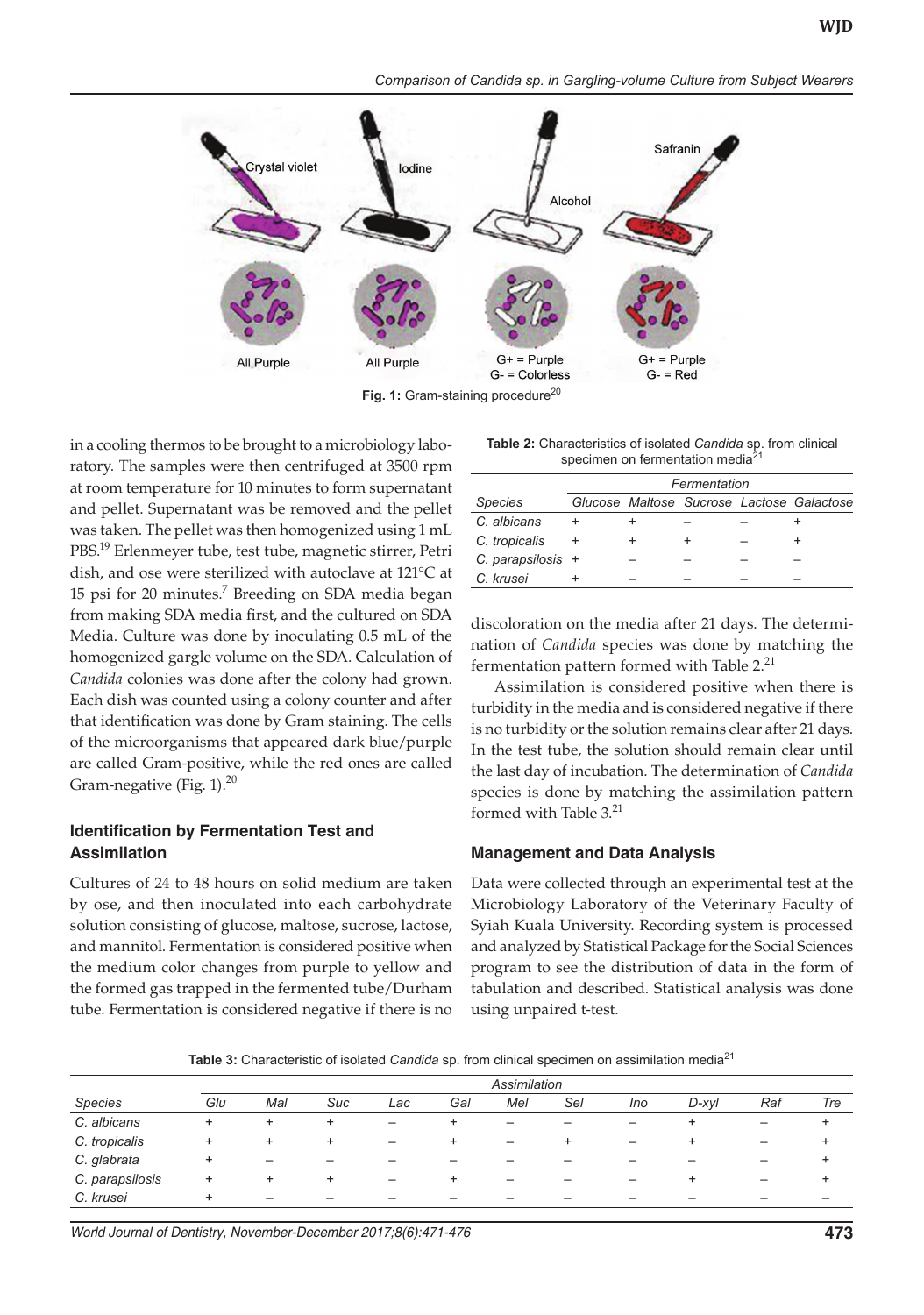# **RESULTS**

This study was conducted on a patient with RPD made by dental worker in Banda Aceh. The sampling of the research was done using gargling technique with six research subjects.

#### **Characteristics of Demography of Subjects**

The demography data show that 6 people (100%) are the subjects of the study with age ranging from 43 to 51 years. Male subjects are 4 (66.67%) and female subjects are only 2 in number (33.33%). The data are displayed in Table 4.

#### **Clinical Examination**

According to the clinical examination, it is shown that all the subjects had not shown any sign of oral *Candidiasis* clinical features (100%). The data are displayed in Table 5.

#### **Prosthesis Evaluation**

Based on prosthesis evaluation, it is shown that heatcured RPD users were 3 (50%) and self-cured were 3 in number (50%). All the RPDs were made by dental workers in Banda Aceh (100%). Duration of using RPD is  $>3$  months and  $<1$  year (100%) (Table 6).

#### *Candida* **sp. Culture and Breeding Results on SDA Media**

Results of *Candida* sp. colony culture show a slightly convex, smooth, slippery, and round surface on SDA

| <b>Table 4:</b> Frequency distribution of subjects based |
|----------------------------------------------------------|
| on age and gender                                        |

| Variable        | Total n (%) |
|-----------------|-------------|
| *Age            |             |
| $43 - 51$ years | 6(100)      |
| <i>*Gender</i>  |             |
| Male            | 4 (66.67)   |
| Female          | 2(33.33)    |
|                 |             |

\*Significant for gender, between male and female

**Table 6:** Frequency distribution of subjects based on the manufacture of removable partial denture, maker of removable partial denture, and duration in using removable partial denture

| Variable                 | Total n (%) |
|--------------------------|-------------|
| Manufacture              |             |
| Heat-cured acrylic resin | 3(50)       |
| Self-cured acrylic resin | 3(50)       |
| Maker                    |             |
| Dentist                  | 0(0)        |
| Dental worker            | 6(100)      |
| Duration                 |             |
| >3 months-<1 year        | 6(100)      |
| $3$ months               | 0(0)        |
|                          |             |

media. Colonies are yellowish-white and smell sour like that of a aromatic yeast. Breeding of *Candida* sp. on SDA medium was performed with incubation for 24 to 48 hours at 37°C (Fig. 2).

# **Counting the Colonies of** *Candida* **sp.**

Calculation of number of *Candida* sp. colonies was done using a colony counter. Four dishes show *Candida* sp. growth, while the other two dishes show the growth of fungi instead of *Candida* sp. The numbers of *Candida* sp. found in users of heat-cured acrylic resins removable partial denture, which is in subject 1 obtanined 27 colonies and 282 colonies numbers of subject 3. The results are seen in Table 7.

# **Results of Identification with Gram Staining**

The results of identification of four samples on SDA media showed *Candida* sp. growth, which morphologically showed the cells of microorganisms to appear as dark blue/purple under a microscope (×100). After Gram staining, these cells are termed as Gram-positive microorganisms (Fig. 3).

# **Result of Identification using Fermentation Test and Assimilation**

The results of identification of four culture samples on SDA media aged 24 to 48 hours showed growth of *Candida* sp. Morphologically, they showed the presence

| <b>Table 5:</b> Frequency distribution of subjects based on clinical |  |
|----------------------------------------------------------------------|--|
| feature of oral Candidiasis                                          |  |

| Variable                                         | Total n (%) |
|--------------------------------------------------|-------------|
| *Clinical feature of Candidiasis                 |             |
| Oral cavity                                      |             |
| Yes                                              | 0(0)        |
| No                                               | 6(100)      |
| *Cianificant for olinical footure of condidionie |             |

Significant for clinical feature of candidiasis



**Fig. 2:** Culture of *Candida* sp. on SDA

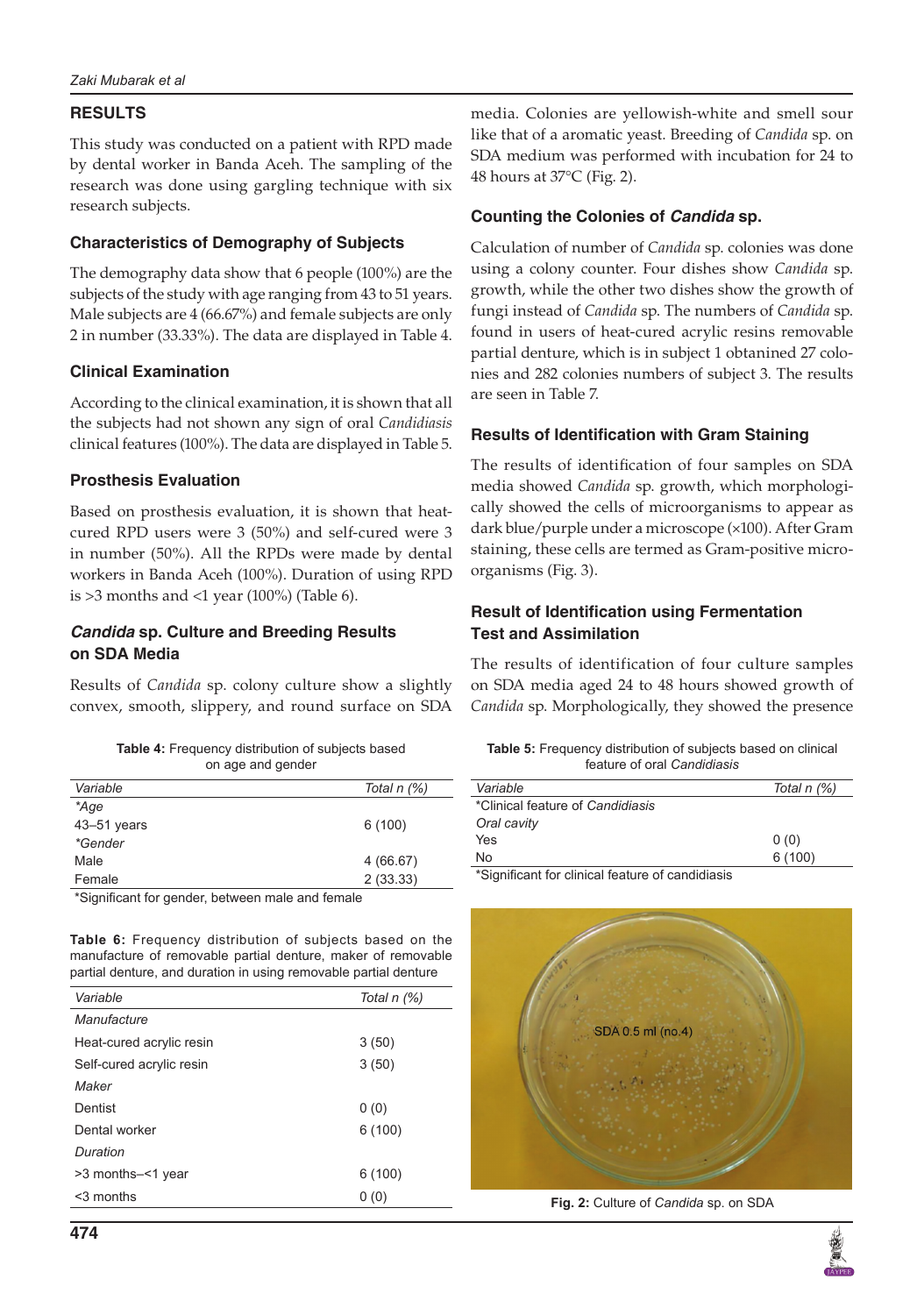*Comparison of Candida sp. in Gargling-volume Culture from Subject Wearers* 

| Denture                  | Colonies<br>(CFU/mL) | Morpholgy<br>characteristic |
|--------------------------|----------------------|-----------------------------|
|                          |                      |                             |
| Heat-cured acrylic resin |                      |                             |
| Subject 1                | 27                   | Candida sp.                 |
| Subject 3                | 282                  | Candida sp.                 |
| Subject 5                | 1                    | Non-Candida sp.             |
| Self-cured acrylic resin |                      |                             |
| Subject 2                | 3                    | Non-Candida sp.             |
| Subject 4                | 230                  | Candida sp.                 |
| Subject 6                | 171                  | Candida sp.                 |
|                          |                      |                             |

| <b>Table 7:</b> Results of <i>Candida</i> sp. colonies counting on SDA after |
|------------------------------------------------------------------------------|
| incubation for 24 to 48 hours                                                |

of turbidity in carbohydrate solution according to the characteristics of each *Candida* species through assimilation test. In addition, there was also a change in the color of the carbohydrate solution from purple to yellow and a gas was trapped in the Durham tube according to the characteristics of the *Candida* species in the fermentation test. The results of this fermentation and assimilation test can be seen in Table 8.

#### **DISCUSSION**

The RPD is a removable prostheses that replace the loss of one or more teeth and surrounding tissue in some part of the jaw arch.<sup>22</sup> Recently, the use of acrylic resins is widely applied in dentistry, one of which is used as the basis of RPD. Acrylic resins commonly used in the manufacture of denture are heat-cured and self-cured.23 *Candida* sp. is an important pathogenic fungus that not only causes localized intraoral *Candida* infections but also is capable to initiate systemic effects.

Placement of the prosthesis in the oral cavity results in the change of environmental conditions in which the prosthesis becomes the site of colonization of oral microorganisms. Microbial plaque on removable prostheses that cover the palate area causes denture stomatitis in  $69%$  of denture wearers.<sup>24</sup> According to this, a study was conducted to compare the colonies of *Candida* sp. in the subjects wearing RPD of heat-cured and self-cured acrylic resin. The results of this study showed that RPD is mostly made by the dental worker (100%). The number of subjects wearing RPD of the heat-cured acrylic resin type is 50%,



**Fig. 3:** Results of identification with Gram staining

and self-cured acrylic resin is 50%, with 45% research precision. This result is in accordance with the 2011 study, which showed the installation of RPD by dental worker (66.3%) was higher than by the dentist (33.7%). Data obtained from this study were analyzed using *t*-test paired with degree of freedom  $4$  and  $p > 0.05$ , and it was concluded that there is no significant difference in the number of colonies of *Candida* sp. in gargling-volume culture from subject wearers of heat-cured and self-cured acrylic resin RPD.

In the subject wearer of RPD of the heat-cured acrylic resin type, they contained fewer colonies of *Candida sp.* than the subjects wearers of RPD of the self-cured acrylic resin type. This is confirmed by *in vitro* research in 2011 which showed that *Candida* was less attached to heatcured acrylic resins compared with self-cured acrylic resins.<sup>13</sup> In the same year, the study showed the surface of the self-cured acrylic resin was more porous and rougher than the heat-cured17 acrylic resin that facilitates *Candida* retention.<sup>25</sup> Size of the surface area of heat-cured and self-cured acrylic resins of the RPDs is thought to affect the number of *Candida* sp. colonies. Number of colonies of *Candida* sp. in RPD manufactured by dental worker in Banda Aceh with the duration of use >3 months to <1 year was found as many as 710 colonies. Research in 2011 had shown that the installation of acrylic RPD by dental worker (66.3%) was higher than by dentists (33.7%). This is due to the public's assumption that the tools used

**Table 8:** Results of identification with fermentation and assimilation test (\*gas formed in Durham tube)

|        | Assimilation |           |                 |  |                    |           | Fermentation |         |         |            |                           |
|--------|--------------|-----------|-----------------|--|--------------------|-----------|--------------|---------|---------|------------|---------------------------|
| Sample | Glucose      |           | Maltosa Sucrose |  | Lactose D-mannitol | Glucose   | Maltosa      | Sucrose | Lactose | D-mannitol | Candida<br>species        |
|        | $\ddot{}$    | $\ddot{}$ | $\ddot{}$       |  |                    | $+^*$     | $+^*$        |         |         |            | C. albicans               |
| 3      | $\ddot{}$    |           |                 |  |                    | $\ddot{}$ | -            |         |         |            | C. krusei/<br>C. glabrata |
| 4      | $\ddot{}$    |           |                 |  |                    | $\ddot{}$ | -            |         |         |            | C. krusei/<br>C. glabrata |
| 6      | $\ddot{}$    | $\ddot{}$ | $\ddot{}$       |  |                    | $+^*$     | $\ddot{}$    | $+^*$   |         |            | C. tropicalis             |

*World Journal of Dentistry, November-December 2017;8(6):471-476* **475**